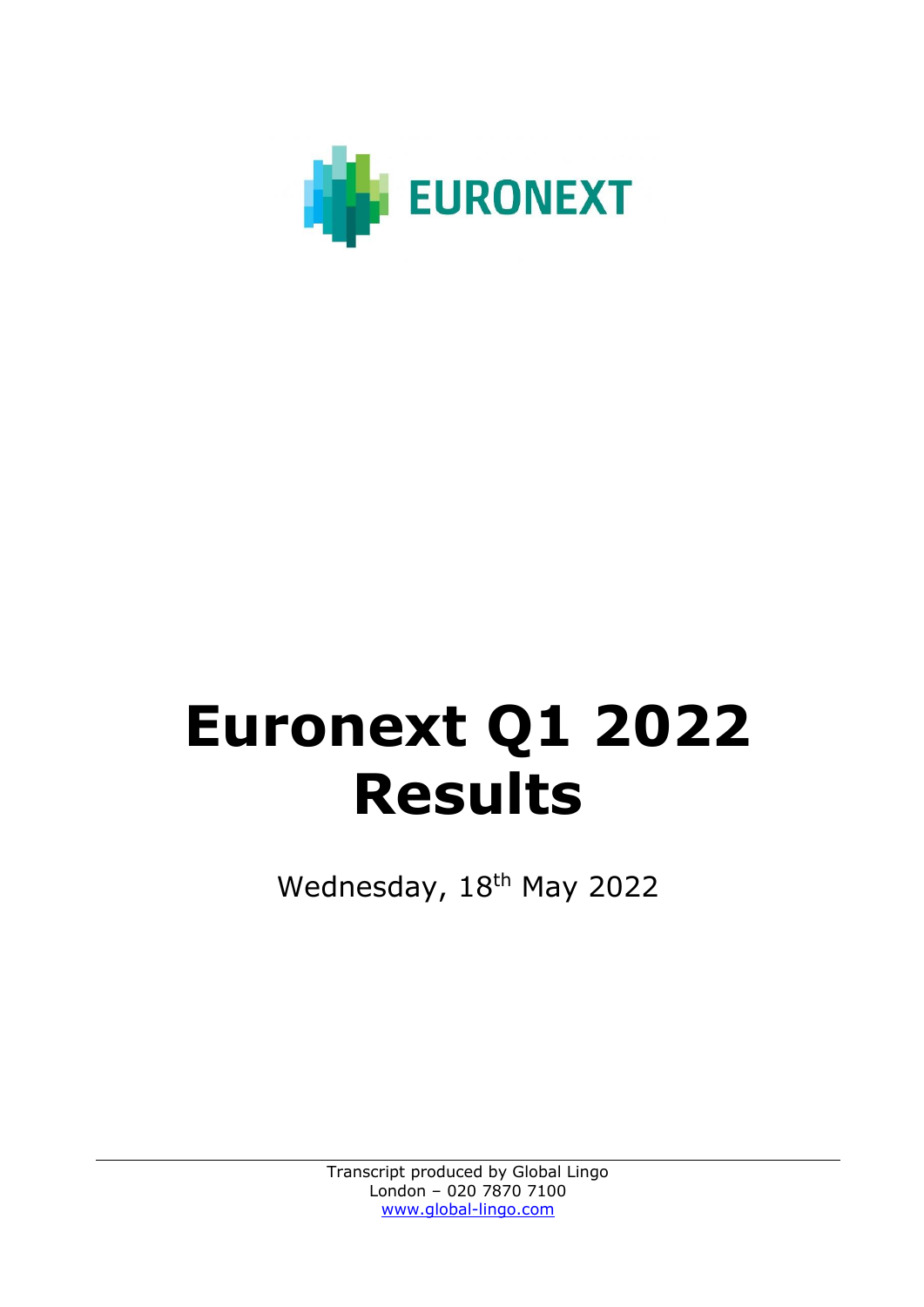## **Euronext Q1 2022 Results**

**Operator:** Hello, and welcome to the Euronext First Quarter 2022 Results Call. My name is Jess, and I'll be your coordinator for today's event. For the duration of the call, your lines will be on listen-only. However, there will be the opportunity to ask questions. This can be done by pressing star one on your telephone keypad to register your question at any time. If at any point you require assistance, please press star zero and you will be connected to an operator.

I will now hand over to your host, Stéphane Boujnah, CEO and Chairman of the Managing Board of Euronext, to begin today's call. Thank you.

**Stéphane Boujnah:** Good morning, everybody, and thank you for joining us this morning for Euronext's first quarter 2022 results conference call and webcast.

I am Stéphane Boujnah, CEO and Chairman of the Managing Board of Euronext. And I will start with the highlights of the first quarter before handing over to Giorgio Modica, Euronext CFO, who will then further develop the main business and financial highlights of the quarter.

Moving to slide four. Before discussing our first quarter performance, I would like to say a few words on the current situation in Europe. This quarter was marked by the Russian invasion of Ukraine. And while our exposure to Ukraine, Russia, Belarus is negligible, our European roots are the core DNA of the Euronext project. And as the leading pan-European market infrastructure, we remain extremely concerned by this situation.

Clearly, this crisis has generated strong volatility across European markets, yet we have continued to provide fair and transparent markets at all times, and we have demonstrated the resilience of our business model in those circumstances.

We continue to monitor closely the situation, notably with regard to the implementation of the sanctions on Russia and Belarus. However, as I just said, our exposure to the situation is negligible.

Moving now to the presentation of our first quarter results. Euronext reported a very strong performance in the first quarter of 2022, with revenue reaching €395.7 million. This is the highest quarterly revenue we have ever disclosed at Euronext. During the first quarter of 2022, revenue increased by more than 50%. Adjusted EBITDA increased by more than 50%, and adjusted net income increased by more than 50%.

This is not only due to the consolidation of the Borsa Italiana Group. Our results were also up year-on-year on a pro forma basis, in other words, including Borsa Italiana Group as if we were owners of this asset in Q1 2021. On that pro forma basis, Euronext reported +6% growth in first quarter revenue this year and +11.4% growth in adjusted EBITDA.

And this strong performance results from several drivers. On the one hand, both non-volume related revenue and trading activities reported a very strong performance. On the other hand, we benefited from our continued cost discipline combined with the successful ongoing integration of the Borsa Italiana Group and the delivery of the related expected synergies.

On the revenue side, our trading activities were driven by the volatile environment at the end of the first quarter of this year. In the meantime, our non-volume related activities proved also to be resilient. All together, non-volume related revenue accounted for 55% of total revenue and covered 151% of underlying operating expenses, including D&A.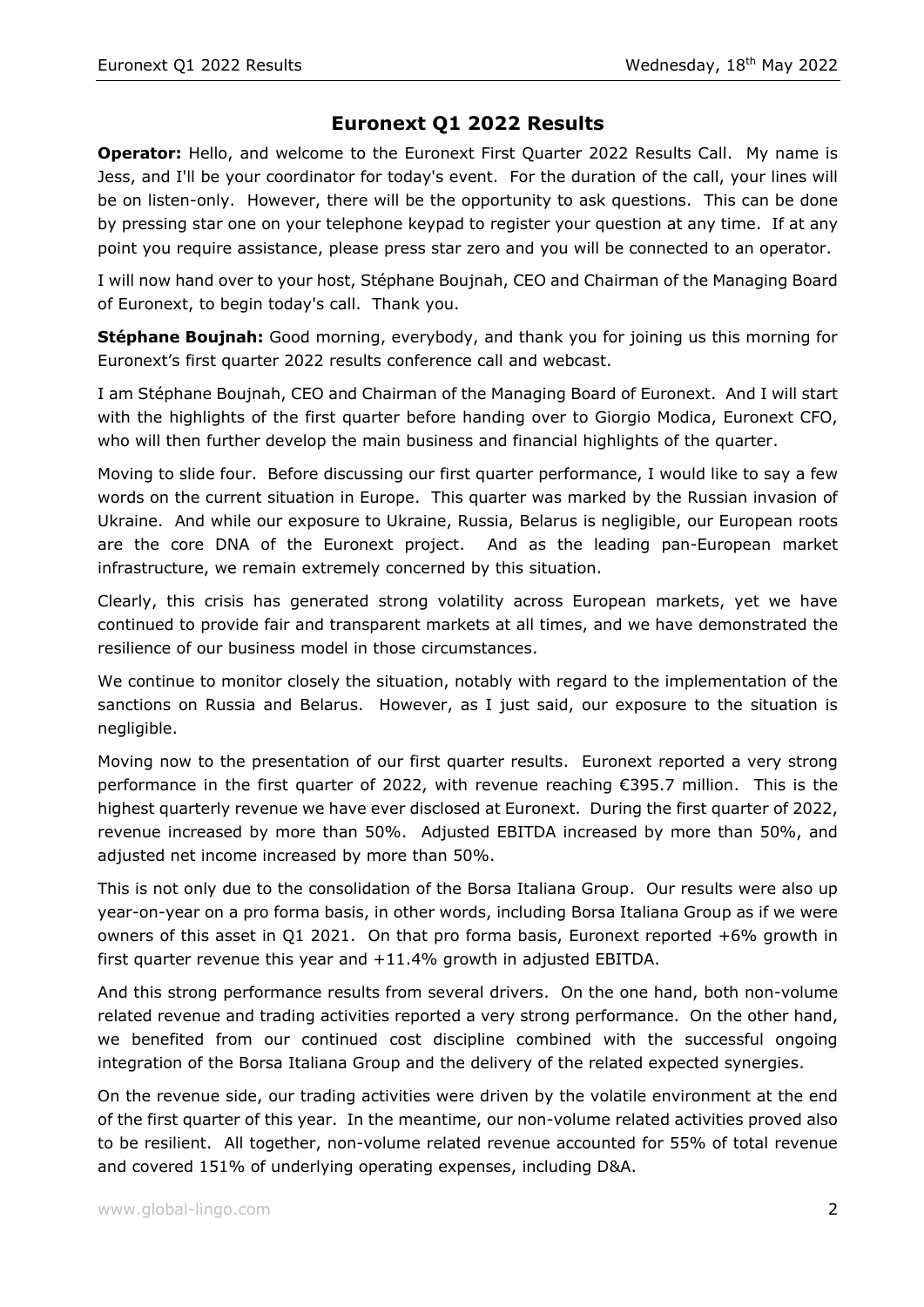And on the cost side, the reported increase for sure in underlying expenses, excluding D&A, reflects the consolidating cost from the Borsa Italiana Group. But I would like to emphasise that both on a like-for-like basis and on a pro forma basis, the underlying expenses, excluding D&A, were down compared to last year. This is the result of continued tight cost control combined with the successful ongoing integration of the Borsa Italiana Group that is enabling us to deliver on the targeted EBITDA synergies.

Overall, these numbers translated into a plus 11.4% increase in pro forma adjusted EBIDTA to €252.2 million, resulting in an adjusted EBITDA margin of plus 3.1 points to 63.7%. Bottom line, we delivered in the first quarter of 2022 a +7.3% increase in adjusted EPS at €1.54 per share.

On a reported basis, net income was up +46.5% to  $\epsilon$ 143.8 million. Giorgio will further detail this financial performance, but our strong performance in Q1 improved our leverage position. It provides us with additional strategic flexibility as recently recognised by S&P, which confirmed our rating at BBB and improved the outlook from stable to positive.

During this first quarter, we pursued the strong momentum around the delivery of the integration plan and the delivery of synergies in relation to the acquisition of the Borsa Italiana Group, and we pursued the development of the first key migration, the migration of our Core Data Centre, which will occur in just a few weeks.

With regards to the targeted synergies, we have reached €15.2 million of cumulated run-rate EBITDA synergies at the end of this quarter, just 11 months after the closing of the acquisition. Another key achievement is the confirmed go-live of our new green Core Data Centre near Bergamo. Euronext will become the operator of its own Core Data Centre next month.

From 6<sup>th</sup> June 2022, our new Core Data Centre will be live and unlocking the first batch of identified business development synergies. And this migration will be the first major milestone within our "Growth for Impact 2024" strategic plan that will pave the way for the migration of the Italian cash equities and derivatives markets and to the Optiq trading platform in 2023.

And I would like to thank our teams and to thank the teams of our clients for this successful migration project that will benefit more broadly the whole financial ecosystem and that will help all our clients reduce their carbon footprint.

As a result of our progress in the integration of the Borsa Italiana Group and as a result of a continued cost control in the first quarter, we are today very pleased to upgrade our 2022 cost guidance, expecting €10 million less of underlying cost and €10 million less of implementation cost. This translates into expected underlying costs for 2022 of €612 million, down from the €622 million previously announced in February this year.

In addition, we now expect €150 million of non-recurring implementation cost by 2024, down from €160 million initially announced in November 2021.

Moving to the next slide, allow me to highlight some recent developments in our ESG strategy. As you know, we believe that Euronext must play a critical role to promote the transition of companies to more sustainable business models. We also continued to advance on the different pillars of our "Fit for 1.5 degrees" commitment during this first quarter of 2022.

We pursued the development of our ESG offering as we continue to strengthen the ESG franchise of our national flagship indices. We have welcomed additional issuers of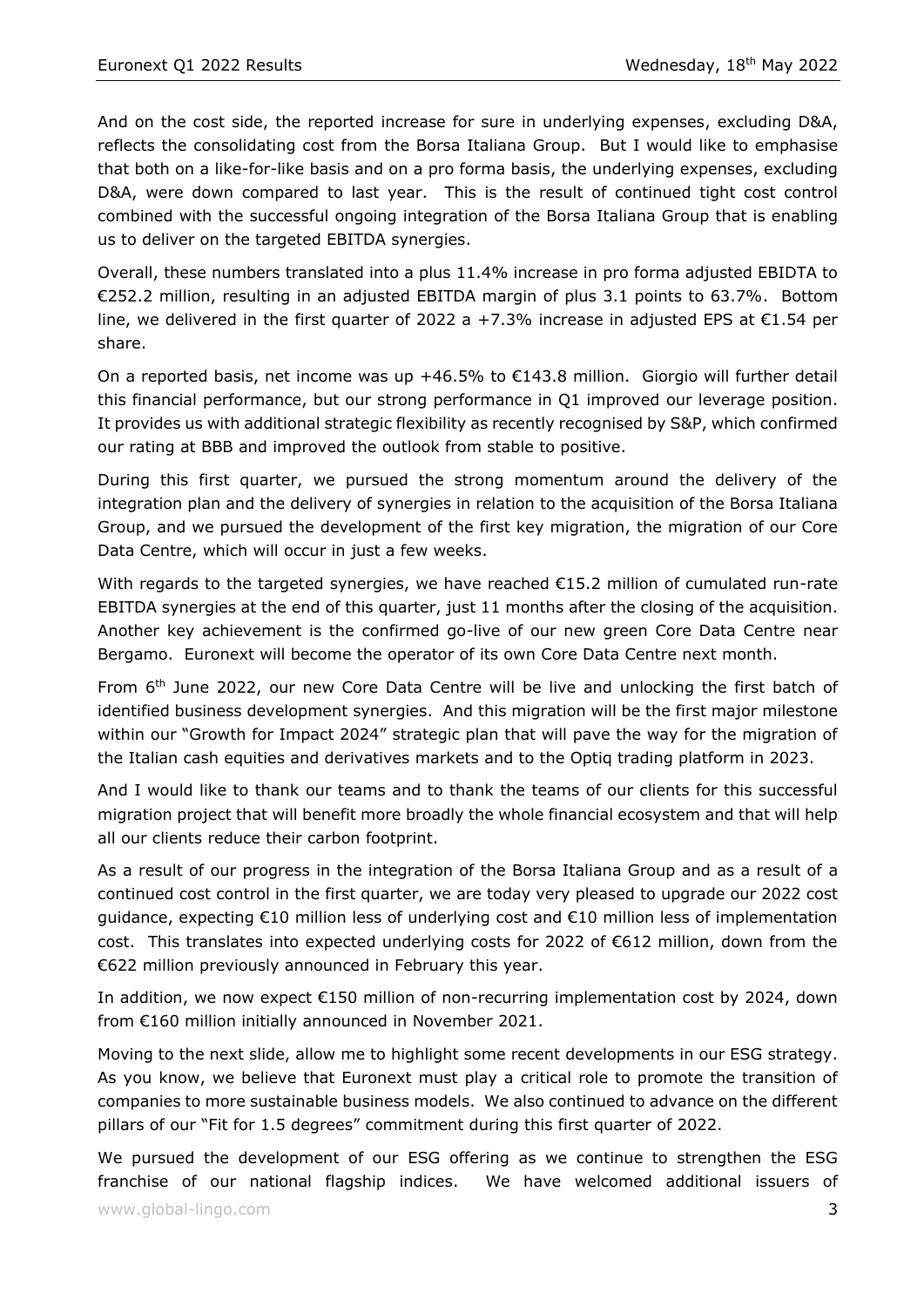sustainability-linked bonds on our market. Alongside the enhancement of our ESG offering, we continued to act as partner of choice for all clients, publishing our "Guide for ESG reporting target 1.5 degrees" and co-founding the Sustainable Trading initiative to support our clients in their ESG journey.

From internal Euronext corporate perspective, we also started to deliver on our own ambitious ESG commitment. As I mentioned before, the migration of our new Core Data Centre near Bergamo will represent a massive milestone towards our "Fit for 1.5 degrees" commitment.

Furthermore, we continue to empower our people, for example, by launching for the third year in a row our 10 shares for all employees programme, as well as training our employees on climate issues. But for the past few years already, 100% of the Euronext employees are shareholders in Euronext.

Lastly, as you may see in our Universal Registration Document, we have disclosed our first set of targets in line with the Science-Based Target initiative. These targets notably include an expected reduction by at least 42% of our Scope 1 and Scope 2 carbon emissions by 2030 compared to 2020, as well as a reduction of at least 42.6% of our Scope 3 travel and carbon emissions by 2030 compared to 2019. The assessment to further reduce our emissions is being finalised, and we will be able to publish our final targets by June 2022.

So I now hand over to Giorgio Modica for the review of our first quarter performance.

**Giorgio Modica:** Thank you, Stéphane, and good morning, everyone. I am now on slide nine.

In the first quarter of 2022, Euronext consolidated revenue income grew 6% pro forma for the acquisition of the Borsa Italiana Group. On a reported basis, revenue and income grew 58.8% to €395.7 million, representing an increase of €146.6 million. These strong results were driven by the growth of both non-volume related activities and trading and the integration of the Borsa Italiana Group.

On a like-for-like basis and at current currencies, i.e., mainly excluding Borsa Italiana consolidation that started in the first quarter of 2021, Euronext consolidated revenue was up 6.9% compared to the first quarter of 2021. We recorded good performance across different business lines. Trading revenue increased to €150.8 million, up 9.9% pro forma and 57.2% on a reported basis, resulting from strong trading activity across all asset classes and products.

Post-trade revenue increased 3.1% pro forma and 51.7% on a reported basis to €95.8 million, driven by the continued strong activity. Clearing revenue profited from the highly volatile environment while custody and settlement revenue was stable.

Advanced Data Services revenue increased 3.4% pro forma and 43.9% on a reported basis to €52.6 million due to a solid core data business performance. Listing revenue grew 12.4% pro forma and 42.9% on a reported basis to €55.4 million. The listing activity was resilient and Euronext confirmed its position as the leading venue for equity and ETF listings in Europe and for bond listings worldwide.

In terms of revenue mix, in the first quarter of 2022, non-volume revenue accounted for 55% of total Group revenue versus 58% pro forma in the first quarter 2021, as a result of the increasing relevance of our non-volume related revenue in our business mix even during periods of high trading activity. I would like to highlight that to better reflect the segmentation of our revenue mix between volume-related and non-volume related revenues from this quarter, we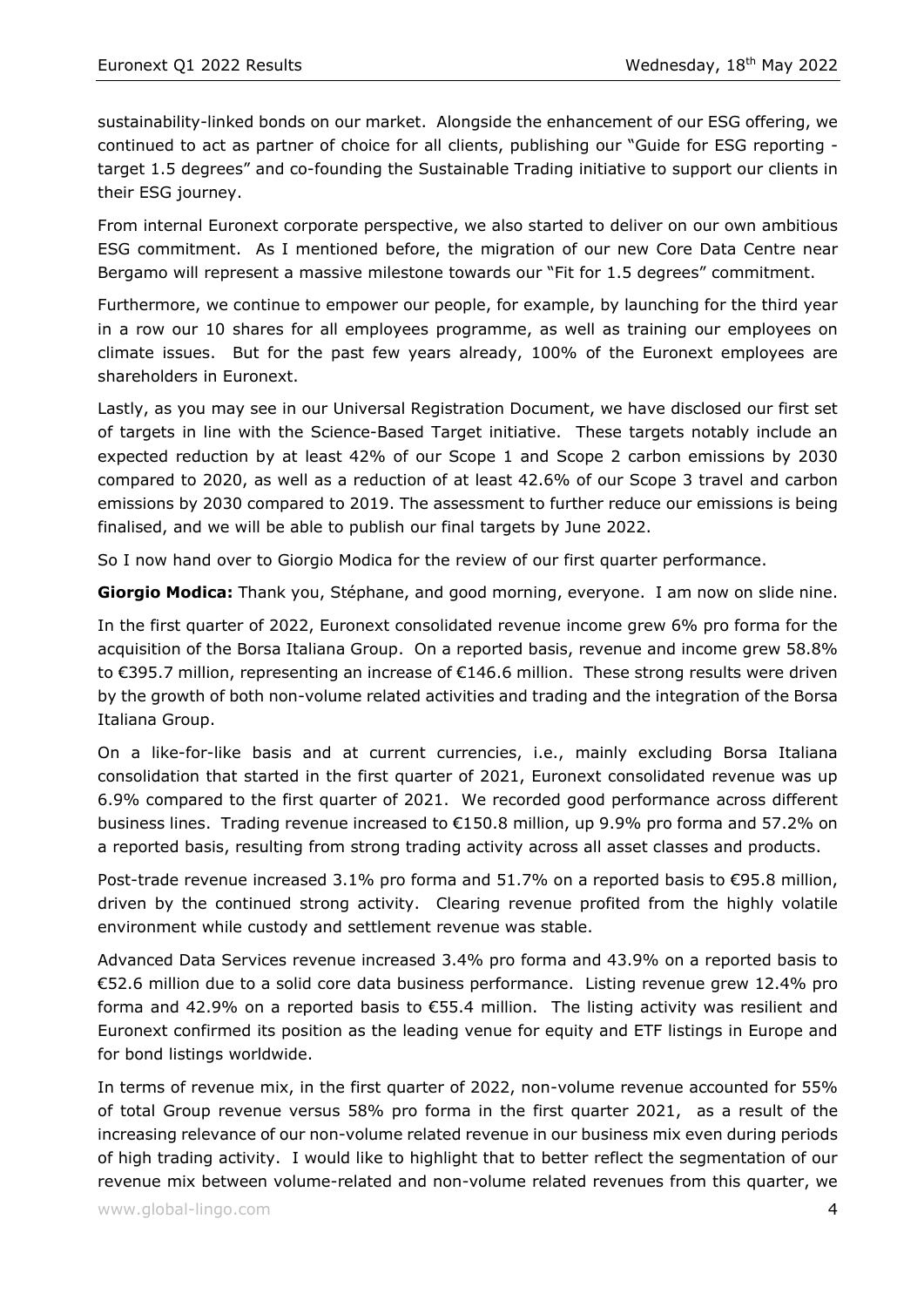included within our non-volume related revenue part of the revenue of clearing, such as the net treasury income and membership fees.

Lastly, non-volume related revenues covered 151% of our underlying operating cost, excluding D&A, compared to 147% pro forma last year.

Moving to the next slide for listing. I am on slide 10. Listing revenue was €55.4 million, an increase of 12.4% on a pro forma basis and 42.9% on a reported basis compared to the first quarter of 2021. To better understand this trend, I would like to highlight that according to the principles of IFRS 15, admission revenues are recognised over a period of time, which for Euronext mostly ranges between three and five years. As a result, in the first quarter of 2022, we benefited from the exceptional listing activity of 2021, offsetting a softer IPO environment this quarter.

In detail, during the first quarter of 2022, Euronext was able to confirm its leading position in Europe for primary equity listing, counting 22 new listings, despite the recent headwinds to the listing activity. Euronext also recorded the three largest IPO in Europe in terms of money raised and continues to demonstrate its attractivity as a SPAC hub.

In the first quarter of 2022,  $\epsilon$ 2.2 billion was raised on Euronext primary market, which represents 73% of the total money raised on primary markets all over Europe. As far as secondary issues are concerned, €2.6 billion were raised in the first quarter of 2022. The deal pipeline remains strong, but market conditions have worsened, with several issues postponing the execution of the deals. If current market condition persists, next quarter might not be as strong as the first quarter.

Moving to ETF. Once again, we confirm in the first quarter of 2022 our position as the number one listing venue for ETF with 3,679 ETFs listed at the end of March 2022. Euronext also reinforced its position as the leading venue for bond listing worldwide with over 52,000 bonds listed across all Euronext markets and continued to grow its ESG bond listing franchise.

In the first quarter of 2022, €320.5 billion in debt was raised on Euronext markets. Overall, this brings us to a total of €325.2 billion raised in equity and debt on Euronext markets in the first quarter of 2022.

Lastly, Euronext corporate services reported a record quarter in terms of revenues at €10.5 million. The +15.7% increase year on year results from a strong performance across services and increasing commercial traction in Italy. Like-for-like, listing and corporate services revenues increased 12.5% compared to the first quarter of last year.

In summary, this quarter demonstrates the strength of our equity and debt listing businesses in highly volatile market conditions.

Let's move to our trading business next on slide 11, and start with cash trading. On a pro forma basis, including Borsa Italiana, ADV increased 19.8% to €15.5 billion, representing the second strongest quarter ever recorded on Euronext equity markets after the first quarter of 2020 at the beginning of the COVID-19 pandemic.

Average revenue capture over the quarter was at 0.47 basis points and the market share averaged 68.1%, including Borsa Italiana. This level of average fee is impacted by the dilution coming from the consolidation of Borsa Italiana and the normalisation of market behaviours and the average size of orders. Excluding Borsa Italiana, the average fee remains above 0.50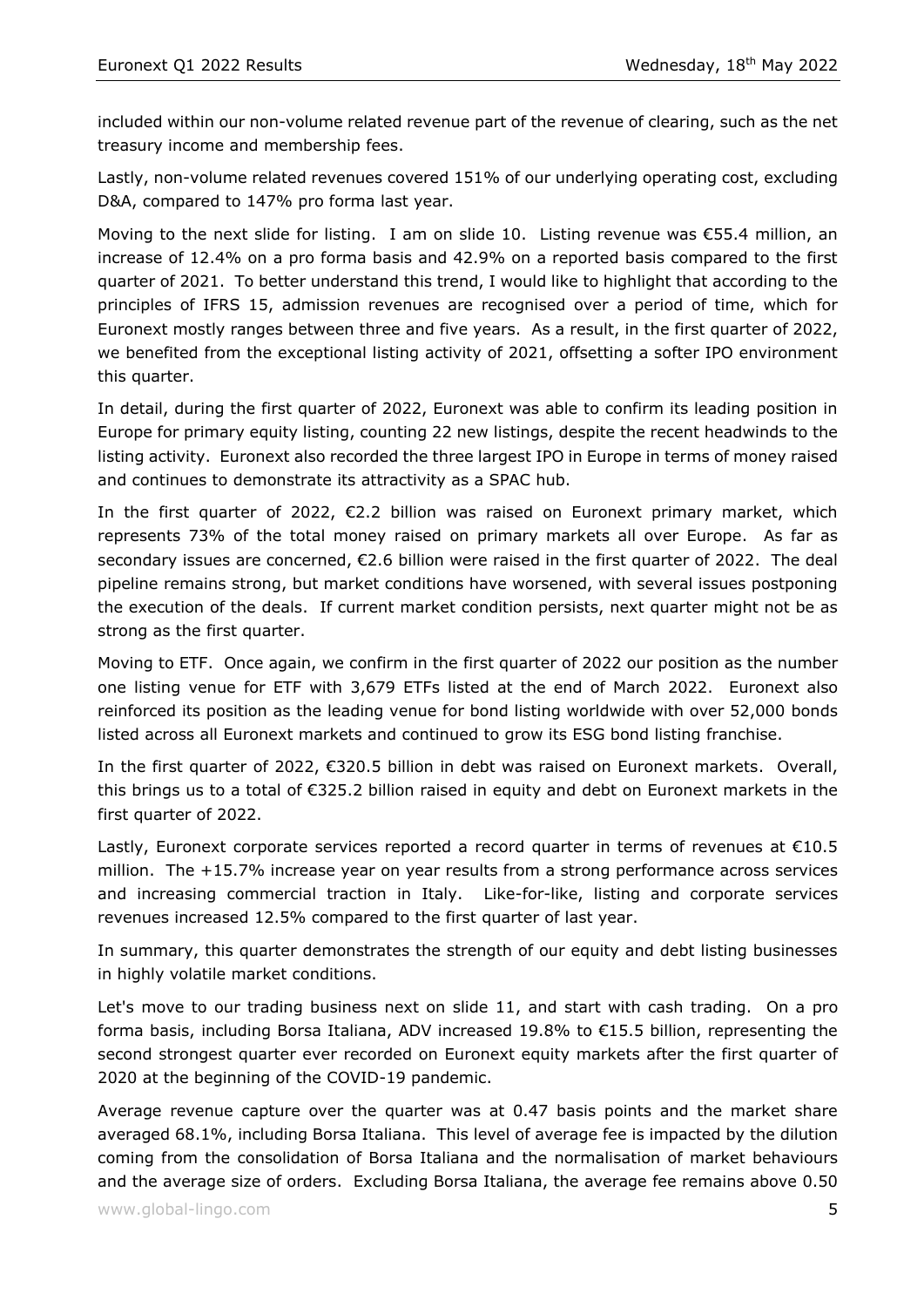basis points. Cash trading revenues increased 11.1% pro forma and 35.7% on a reported basis to €94 million.

Moving on to derivatives trading. Derivatives trading revenue was up 9.3% pro forma and 37.5% on a reported basis to  $\epsilon$ 16.1 million in this quarter. Pro forma average daily volumes on financial derivatives was up 6.1% from the first quarter of 2021, reflecting the high volatility environment for equity derivatives. Commodities reported another record quarter while average daily volumes were up 6.1% compared to an already strong quarter in the first quarter of 2021. The average revenue captured over the quarter for derivatives trading was  $€0.30$  per lot.

Lastly, fixed income trading reported revenue up  $\epsilon$ 24.4 million, primarily resulting from the consolidation of MTS. On a pro forma basis, fixed income revenue increased 4.7%. In the first quarter of 2022, MTS cash generated  $\epsilon$ 16.9 million of revenues and MTS repo generated  $\epsilon$ 5.2 million in revenue.

Repo trading saw a strong traction this quarter with terms adjusted ADV up 25% to €347.9 million. MTS cash maintained a robust performance in market dominated by raising interest rates with ADV volumes down only 1.6% versus the exceptional Q1 2021 to  $\epsilon$ 22.7 billion.

Let's continue with trading on slide 12, and let's start with the FX business. The first quarter of 2022 was the second best quarter ever for Euronext FX after the first quarter of 2020, both in terms of revenue and average daily volumes, thanks to the positive impact of volatility.

Euronext reported average spot FX trading volumes of \$24.5 billion in the first quarter of 2022, up 14.4% compared to the first quarter of 2021. Spot FX trading revenues increased 18% compared to the first quarter of 2021 at  $\epsilon$ 7.2 million. Power trading reported  $\epsilon$ 9.1 million in revenue this quarter, a solid growth of 8.4% compared to the first quarter of 2021 as a result of a larger footprint in Central Europe and a solid performance in the UK and in the Nordics.

In the first quarter of 2022, average daily day-ahead power traded was 3.13TWh with a 6.3% increase compared to the same quarter last year and average daily intraday power traded was at 0.08TWh, up 25.9% compared to the first quarter of 2021.

Moving to slide 13. Revenue from our post-trade activity, including net treasury income, increased 72.9% to  $\epsilon$ 109.2 million. Clearing revenue was up 87.2% and 11.2% on a pro forma basis to €31.9 million, as a result of higher clearing revenue, both at Euronext Clearing and LCH SA reflecting higher trading activity. On a like-for-like basis, at current currencies, clearing revenue was up 14.0% compared to the first quarter of 2021.

Net treasury income through CCP business of Euronext Clearing was €13.4 million.

Custody and settlement and post-trade revenue encompassing activity of the four CSDs we operate under the Euronext Securities brand was up 38.6% to €63.9 million on a reported basis. The performance was organically driven by the increased number of accounts in Euronext Securities Oslo and Euronext Securities Copenhagen.

On a pro forma basis, revenue was stable year-on-year. On a like-for-like and at current currencies, custody and settlement and other post-trade revenue slightly decreased 2.5% compared to the first quarter of 2021, mainly related to lower settlement activity versus the first quarter of 2021.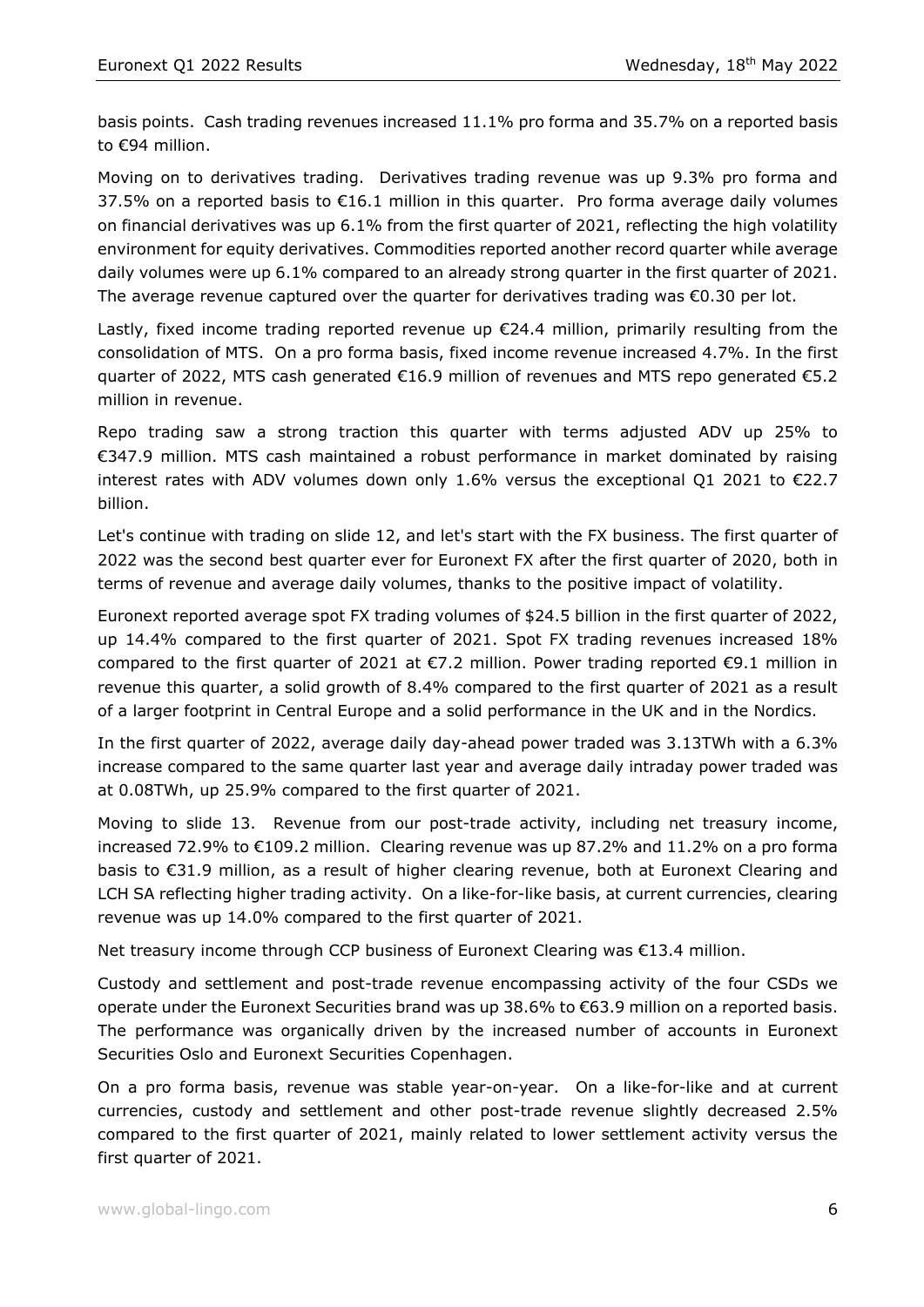I'm now on slide 14. Advanced Data Services revenue was up 43.9% to €52.6 million. This represents a 3.4% increase on a pro forma basis, compared to the first quarter of 2021, driven by strong performance of our market data business resulting from a higher number of users and sustained growth of the data solution offering.

Investor Services revenue was at  $\epsilon$ 2.2 million this quarter, down on a pro forma basis, driven by a change in scope, up 7.4% on a like-for-like basis.

Lastly, Technology Solutions revenue was up  $94.5\%$  compared to 01 2021 to  $\epsilon$ 23.1 million as a result of the consolidation of Borsa Italiana Group technology business, including Gatelab and X2M. On a pro forma basis, Technology Solutions revenue decreased slightly by 2.9%, mainly due to a seasonal decline in client activity.

Moving to slide 16 for the financial highlights of the quarter. Let's start with the EBITDA bridge. As announced with the last publication, from the first quarter of 2022, we do not have any more a separate line below EBITDA to capture exceptional items. From this quarter, all costs are included by nature in the different lines of our P&L. This means that our EBITDA includes exceptional cost as well. However, we now publish an adjusted EBITDA which corresponds to revenues minus non-underlying cost excluding D&A, which highlights the underlying performance of Euronext.

The definition of non-underlying items includes integration costs, double-run of significant projects, operating exceptional items, amortisation of intangible assets from acquisitions, nonoperating exceptional items and tax on the non-underlying items that I just described.

Euronext adjusted EBITDA for the quarter was up 66.8% to  $\epsilon$ 252.2 million. On a pro forma basis, adjusted EBITDA grew 11.4%, demonstrating Euronext's ability to capture value in a volatile environment and its trademark cost discipline. This result is also impacted by the release of approximately  $\epsilon$ 4.5 million of bonus accruals in the first quarter of 2022.

The adjusted EBITDA margin increased to 63.7% this quarter from 60.7% in the first quarter of 2021. On a like-for-like basis, EBITDA margin was at 64% this quarter, up 2.9 points and adjusted EBITDA increased 12%.

Finally, non-underlying costs, excluding D&A, were €5.5 million and were mostly related to the Borsa Italiana integration, bringing the EBITDA of the Group to €246.7 million.

Moving to slide 17 for the bridge of net income. The net income increased this quarter 46.5% to €143.8 million. On a pro forma basis, net income increased 10.9%, resulting from the following elements: D&A slightly increased  $\epsilon$ 2.5 million, reflecting the impact of the new Data Centre and higher tangible and intangible fixed assets D&A. The result from equity investment decreased €8.6 million as this year this line only reflects the contribution of our 11.1% stake in LCH SA, whereas last year Euronext received a one-off interim dividend from Euroclear.

I would like to highlight that the €20.6 million of non-underlying costs in the bridge are mainly represented by D&A, namely the PPA amortisation of acquisitions.

Lastly, income tax for the first quarter of 2022 was €52 million. This translates into an effective tax rate for the quarter of 26.1%. For 2022, we expect a stable tax rate at around 27%. Adjusted for non-underlying costs, adjusted net income was €164.4 million, translating into an adjusted EPS increase of 7.3% to €1.54 per share this quarter.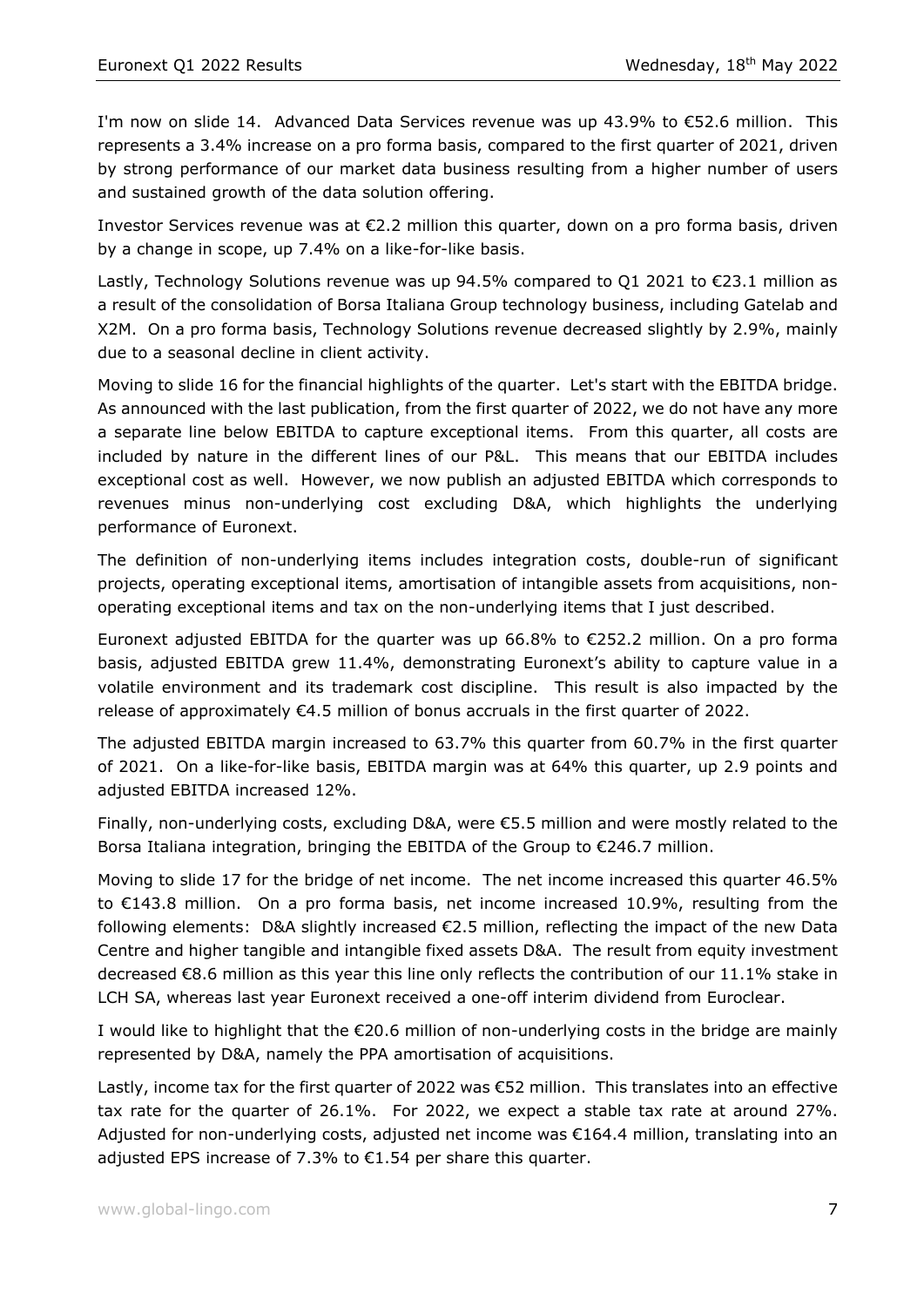I'm now moving to slide 18 for the cash flow generation and leverage. Net operating cash flow amounted to €368.6 million. Excluding the CCP activities impact of Nord Pool and Euronext Clearing on the change in working capital, 84% of our adjusted EBITDA was converted into post-tax operating cash flow.

Our strong cash flow generation capability enables us to significantly deleverage to 2.3 times net debt to EBITDA at the end of this quarter. This compares to 2.6 times at the end of the fourth quarter 2021 and 3.2 times following the closing of the Borsa Italiana acquisition. This improved leverage provides us with additional strategic flexibility as recently recognised by S&P, which confirm our rating at BBB, but improved the outlook from stable to positive.

Moving to slide 19 for the evolution of our liquidity position over the quarter. As illustrated, our liquidity position remains strong above  $\epsilon$ 1.5 billion, including the undrawn RCF, revolving credit facility of €600 million, while excluding the cash currently in transit at Nord Pool.

With this, I would like to give back the floor to Stéphane Boujnah.

**Stéphane Boujnah:** Thank you, Giorgio, and happy to take your questions.

## **Questions and Answers**

**Operator:** If you would like to ask a question, please press star one on your telephone keypads. Please ensure your line is unmuted locally, as you will be advised when to ask your question. So once again that's star one if you would like to ask a question. And the first question comes from the line of Mike Werner from UBS. Please go ahead.

**Mike Werner (UBS):** Thank you very much, and thanks for the presentation. Two questions, please. First, on the  $\epsilon$ 4.5 million release of the bonus accrual in Q1. Can you just provide a little bit of colour as to what drove that? Also, whether that's something that is probably considered one-off and non-recurring?

And then secondly, on the Technology Solutions business. You indicated kind of just a lower client activity in Q1. But the Q1 revenue run-rate was about 9% lower than the run rate that we saw in the second half of last year. So I was just wondering, is this something that's maybe seasonal one-off? Is this really client-related and activity-related? Or is this kind of a more appropriate run rate going forward, given the change in the markets? Thank you.

**Giorgio Modica:** Thank you very much for your questions. So starting from the €4.5 million. So this is an adjustment that we had when we had to finalise the decision on variable payment. So this can be considered, in one sense, one-off, because clearly this is something that is going to happen only in the first quarter of 2022.

However, embedded in the number, you see already a lower accrual that will last throughout 2022. So there is a part which is recurring and a part which is one-off. And the  $\epsilon$ 4.5 million specifically, this is the one-off component.

When it comes to the technology solutions, part of our activity is client-related. And what we have seen is a seasonal slowdown in the first quarter that we think is going to be recovered in the next quarters.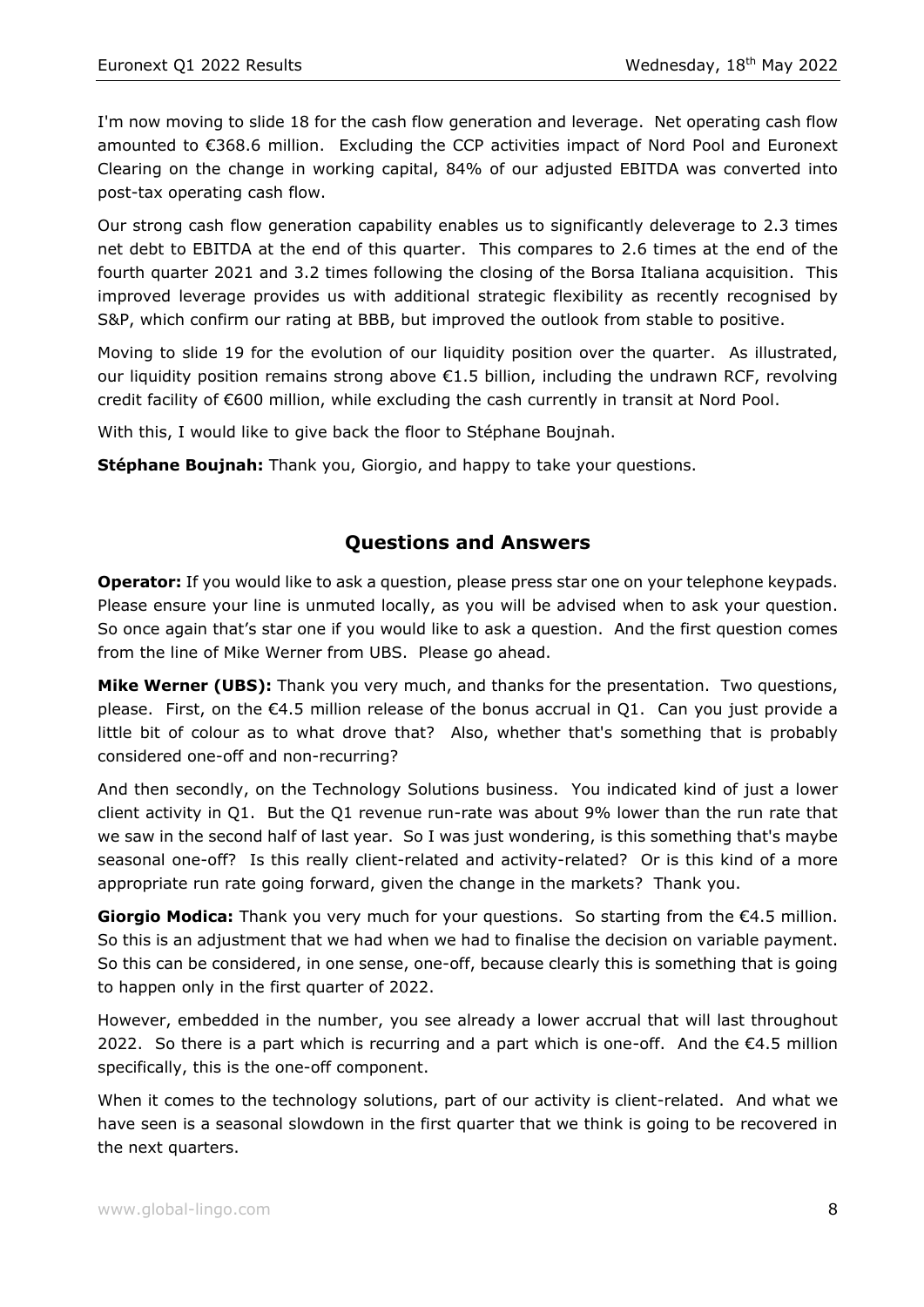**Mike Werner:** Thank you. And just a quick follow-up, please. In terms of the release on the bonus accrual, €4.5 million. Should we assume that accounts for about half of the lower cost guidance, the €10 million in costs that you guide for 2022?

**Giorgio Modica:** I mean, as the cost target is going to be benchmarked against the actual number for 2022, clearly, any decreasing cost in the first quarter is included in that number.

**Mike Werner:** Okay. Thank you very much.

**Operator:** The next question comes from the line of Bruce Hamilton from Morgan Stanley. Please go ahead.

**Bruce Hamilton (Morgan Stanley):** Thanks. Good morning. And thank you for taking my questions. I've got three. Firstly, obviously, you've given us an update on the timeline for the initial recurring revenue synergies linked to the migration of data centre. But could you give us any colour or sort of time frame and potential quantum around the opportunity linked to the internationalisation of MTS? Is that just a sort of gradual process? Or how should we think about that?

Secondly, in terms of the importance of retail activity. Could you give any sense of how much of your cash trading relates to retail and where we are versus history, just to give a sense of any sort of further risk of normalisation and similarly in the post-trade business?

And then finally, in terms of balance sheet flexibility, obviously great that your net debt to EBITDA is coming down quite quickly. Can you remind us what sort of levels the credit rating agents are now comfortable with? I assume that may have gone up a little bit in terms of where you could run without putting at risk your rating. So maybe just give us an update on that. Thank you.

**Stéphane Boujnah:** So I will take the question of the revenue synergies, and Giorgio will answer the questions on the retail activities, the balance sheet in relation to the perception by rating agencies.

Let's be clear. We had announced in November that we – in relation to the acquisition of the Borsa Italiana Group, would extract €100 million of EBITDA synergies with a mixture of cost synergies and revenue synergies in relation to various projects, one of them being the migration of the Core Data Centre.

So as of today, we have extracted in relation to the acquisition, of course, to Euronext Group in Italy but across the Euronext Group, €15 million of run-rate cost synergies. So it's about one-third of the €45 million cost synergies that we had announced or targeted for the end of '24 in November '21. So €15 million as part of €45 million.

For the first time, with the migration of the Core Data Centre to Bergamo, where we will start invoicing directly in core location services, we will start generating revenue synergies. So going forward, starting next quarter, we will have a contribution of revenue synergies to – in the mix of synergic strategy in relation to this – the acquisition of the Borsa Italiana Group.

As far as the MTS revenue synergies are concerned, they are part of the bigger bucket of revenue synergies and they take longer than a few quarters to be extracted. So we have various projects that are ongoing, but they are not going to materialise in a significant manner immediately. They are part of all the revenue synergies. Some of them are more or less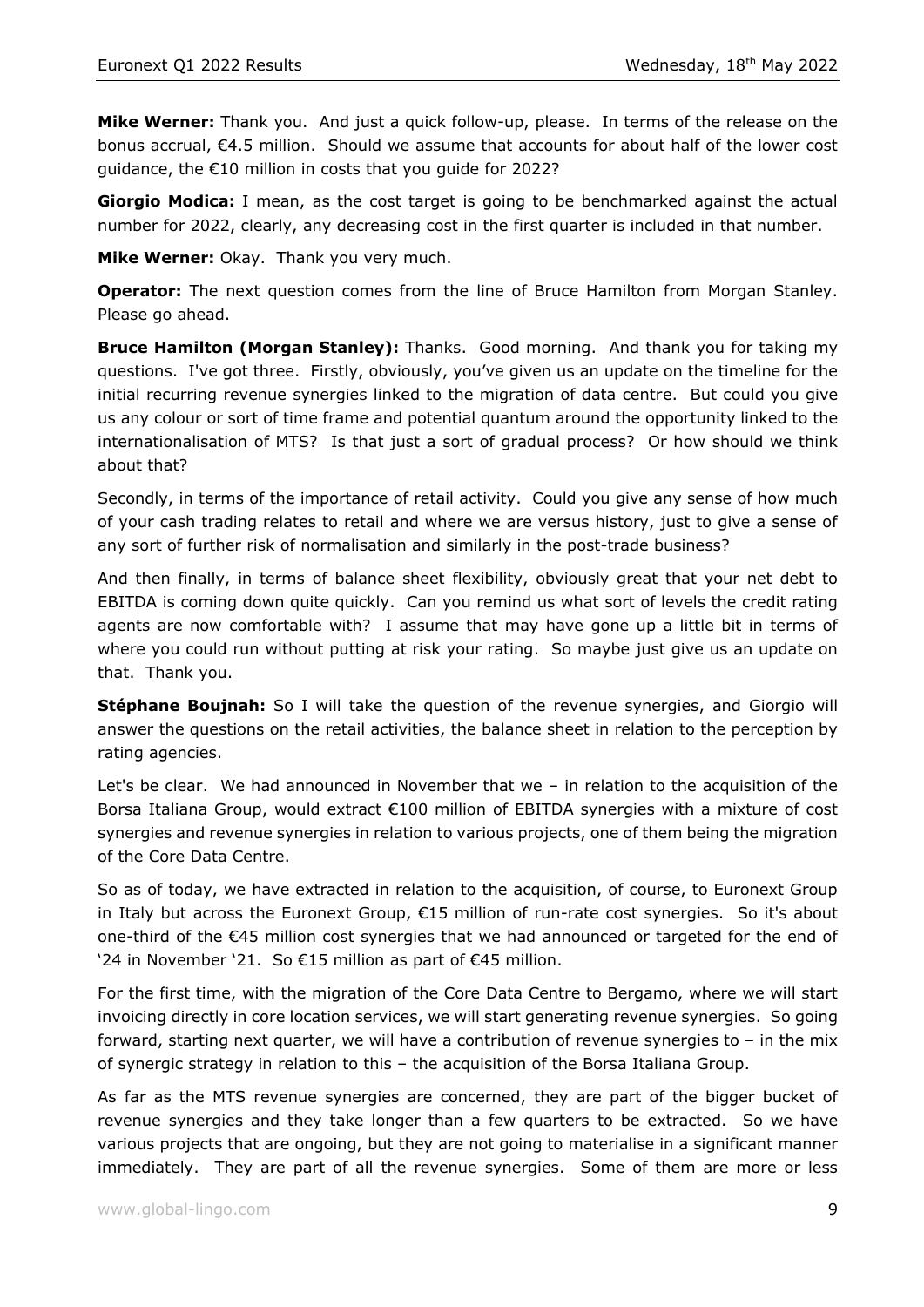milestone-related, like the development of the revenues to be extracted from the Core Data Centre in Bergamo. So you will see them in a recurring manner after the implementation of the migration at  $6<sup>th</sup>$  June.

Others are ramping up with the penetration of clients with the international MTS business in the Euronext countries. And that's more a project that will develop across '23 and '24. Giorgio?

**Giorgio Modica:** Yeah, absolutely. So when it comes to the retail activity, what we have seen is that the participation in this volatile environment is slightly different from what it was one year ago, and we see less participation for these new crisis linked to the war in Ukraine, with respect to what we have seen at the time of the pandemic. So the retail participation remains mid-single-digit. So we're talking of a 3%, 4%, where it used to peak to 6%, 7% at the peak of the pandemic.

Then when it comes to your second question with respect to leverage and rating, in the note from S&P, S&P clearly highlights some targets for the end of 2023 and seems to hint that if we will remain in that trajectory, we might have a further improve clearly before the end of 2023. So the objective for the trajectory points out the FFO to net debt of 30% and the net debt to EBITDA of 2.5 times. So as long as we will remain in that trajectory, I believe without waiting for the end of '23, we might be open to good surprises.

On the lower side, however, I wanted to remind you in terms of flexibility, that the BBB rating band ranges between 4.5 and 3.5 times net debt to EBITDA in terms of leverage and between 18% and 23% in terms of FFO to net debt.

**Bruce Hamilton:** Brilliant. Thank you.

**Operator:** The next question comes from the line of Haley Tam from Credit Suisse. Please go ahead.

**Haley Tam (Credit Suisse):** Good morning. Thank you very much for taking my questions. If I can ask a few follow-ups, please? It's just with the Data Centre migration. Could you confirm that all your clients you currently colocate with you in London are moving with you to the new data centre? And I apologise if I've missed it, but have you actually quantified how much of the additional €40 million synergies will be coming from this move versus perhaps Euronext Clearing in the longer term?

And then if I can, I'd like to ask a question just about Euroclear and the 9.8% ICE stake that is now being sold to the French and Belgian government investment firms, who are also reference shareholders of Euronext. Could you give us any colour on what this means, if anything, from a strategic perspective for you? Thank you.

**Stéphane Boujnah:** Okay. On the Core Data Centre, you have a question on operations and a question on revenues. So I can confirm that all our clients are ready or about to be ready and there will be further testing and rehearsals between now and 6<sup>th</sup> June with our clients. And if we confirm today the timetable for the migration of the Core Data Centre, this is because as seasoned operational professionals, we have reached a conclusion that together with all clients, the teams in the Aruba facilities near Bergamo across our various clients and within Euronext are ready for that migration.

We do not disclose the granular breakdown of EBITDA contributions to the additional revenues to be generated by this Core Data Centre. But next quarter, we will be in a position to be more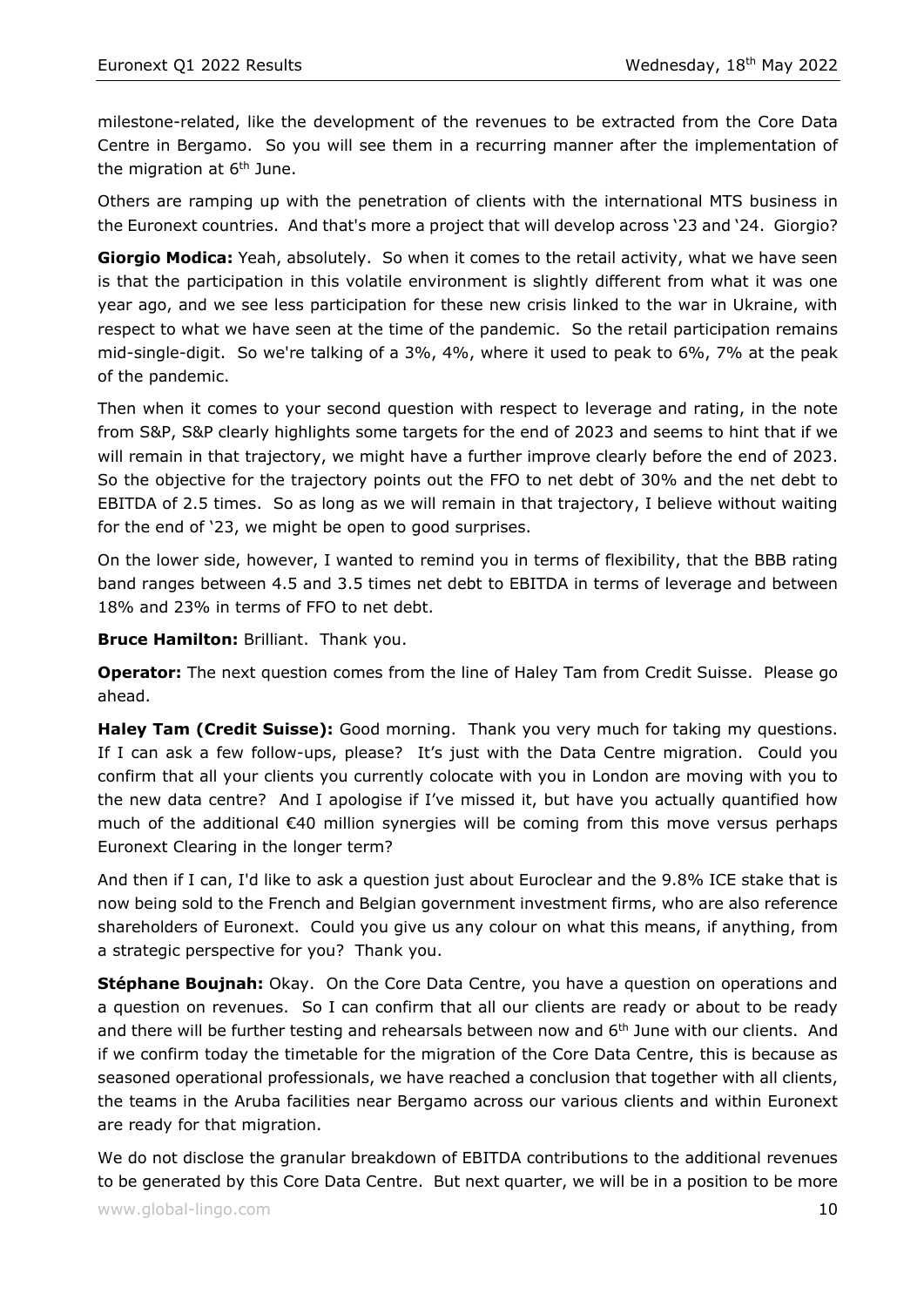specific because by then you will see the contribution to the run-rate revenue synergies of the revenues generated by the colocation services charged directly through – to the Core Data Centre in Bergamo.

On the Euroclear situation, we have noticed the fact that SFPI and Euroclear have acquired the stake that was sold by ICE. We are familiar with SFPI and with Caisse des Dépôts et Consignations, who are both reference shareholder of Euronext. By the way, Euroclear is also a reference shareholder of Euronext. So we know each other extremely well. This – the fact that there is a common interest by SFPI and by Caisse des Dépôts et Consignations for both Euronext, which is the leading pan-European market infrastructure, in particular, in terms of trading and post-trade and for Euroclear, which is the leading ICSD in Europe, is – it shows the consistency of the strategy of Caisse des Dépôts et Consignations and SFPI, but it doesn't mean anything else that we have two strong shareholders of Euronext, who have a strong interest for market infrastructures in Europe across the value chain.

#### **Haley Tam:** Thank you.

**Operator:** The next question comes from the line of Philip Middleton from Bank of America. Please go ahead.

**Philip Middleton (Bank of America Merrill Lynch):** Yeah. Good morning, and thanks for taking my questions. First of all, on costs. Could you talk a little bit about what the revised guidance for this year potentially means for years further out? So are we looking at some of the cost savings, which are one-off so you don't read that through? Or do you feel that the lower level of the bonuses is, in some sense, sustainable, and therefore the €10 million may endure through further years?

And secondly, I wonder if you could tell us a little bit more about the economics for the clearing and settlement business. So how much of the revenues come from asset-based revenues compared to the settlement revenues? Thank you.

**Stéphane Boujnah:** Okay. So Giorgio will answer your first questions on the inertia in the revised guidance, and Anthony, who is the Head of Post Trade will answer your questions on the revenue model about the clearing business of Euronext Clearing, formerly known as CC&G. Over to you, Giorgio.

**Giorgio Modica:** Yeah. So when it comes to cost, let's first focus ourself on 2022. So what is going to happen this year is the following. So you should expect in the next quarter, clearly, the one-off elements not to be there anymore and we will have, to certain extent, the seasonal inflation coming from the increase of salary kicking in from the second quarter this year. And then it's difficult for me to be more granular when it comes to the phasing of cost rather than reiterating that the new target is €612 million because we will have many projects completing and many projects starting, which gives, to a certain extent, a complex phasing of the cost throughout 2022.

Then when we move to 2023, again, it's very early I believe, given the situation we are having at the moment to anticipate what is going to be the target in revenues from – for next year. So clearly, we are analysing the situation with the objective of maximising revenues and minimising cost. I appreciate this might seem high level but this is exactly what we are trying to achieve.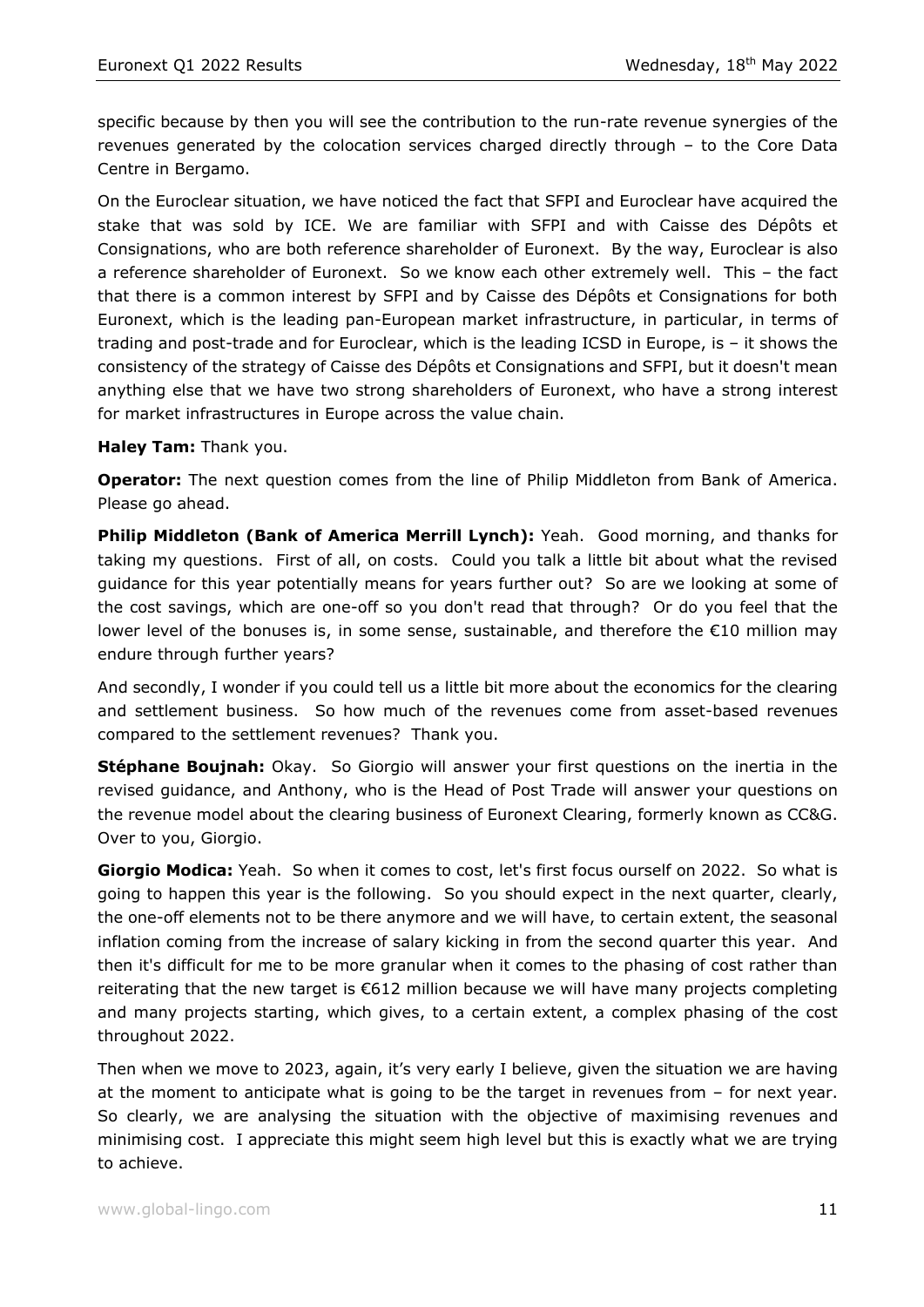So to make the long story short, €612 million is what we see for 2022. You will see a slight increase in the second quarter coming from one-off elements that are not going to be there anymore, plus some inflation on salary cost, and then we see a rather steady state for the remainder of the year.

**Anthony Attia:** Good morning. This is Anthony. Thank you for your question. So across our four CSDs, the split of revenue is quite similar. We have roughly 50% linked to custody activity and so exposed to the valuation of assets, and the remaining 50% are linked to settlement and issuance businesses.

What I want to note is that we also are developing services on top of this type of revenue. So it's a new business and it's growing. And I want to take the example of tax reporting services in Norway or Data Services. And this is the part of the CSD business that is new and growing. Thank you.

**Philip Middleton:** Thank you. That's helpful.

**Operator:** The next question comes from the line of Kyle Voigt from KBW. Please go ahead.

**Kyle Voigt (KBW):** Hi. Good morning. Thanks for taking my questions. CBOE has been rolling out into competing equity index derivatives products across Europe. I know it's very early days there. But are you seeing any evidence of end customer activity migrating away? And could you comment on whether you expect to make any potential changes to pricing there or if you feel comfortable with the competitive positioning of those products?

And my second question is on the M&A environment. As you've said previously, you've delivered significantly at 2.3 times net leverage now. I guess given the volatility we're seeing, at least in public market valuations and given the uncertain macro environment, can you just talk a bit about the M&A environment and whether you're still seeing potentially attractive opportunities in this type of environment?

**Stéphane Boujnah:** I will answer the M&A question, and Giorgio will answer the question about the competitive environment, in particular in relation to CBOE initiatives.

The way Euronext has approached or has been approaching M&A since the IPO is extremely consistent and disciplined. We do believe that external growth is a fundamental component of the growth ambitions of Euronext for two reasons: to expand our European footprint in situations or in infrastructures where there are fundamental compelling synergies to be extracted by the expansion of the single liquidity pool, single order book, single technology platform; and to diversify the revenue streams of Euronext to be less dependent on volatility, in particular in volatility related to equity markets.

In order to pursue those two objectives, in particular the ones of diversification, we have an investment committee of four hours that meets every four weeks. No matter the level of leverage, no matter the stock price of Euronext, no matter the competitive environment, no matter whether LSE is trying to merge with Deutsche Börse, who is not merging with LSE and whether SIX is buying BME or not, we do have systematically a framework where we monitor opportunities.

The other framework we had is that we are very disciplined in terms of return of capital employed. We believe that our purpose is to extract synergy to consolidation of assets, and therefore we don't overpay for assets. That's why, for example, after very long debates, we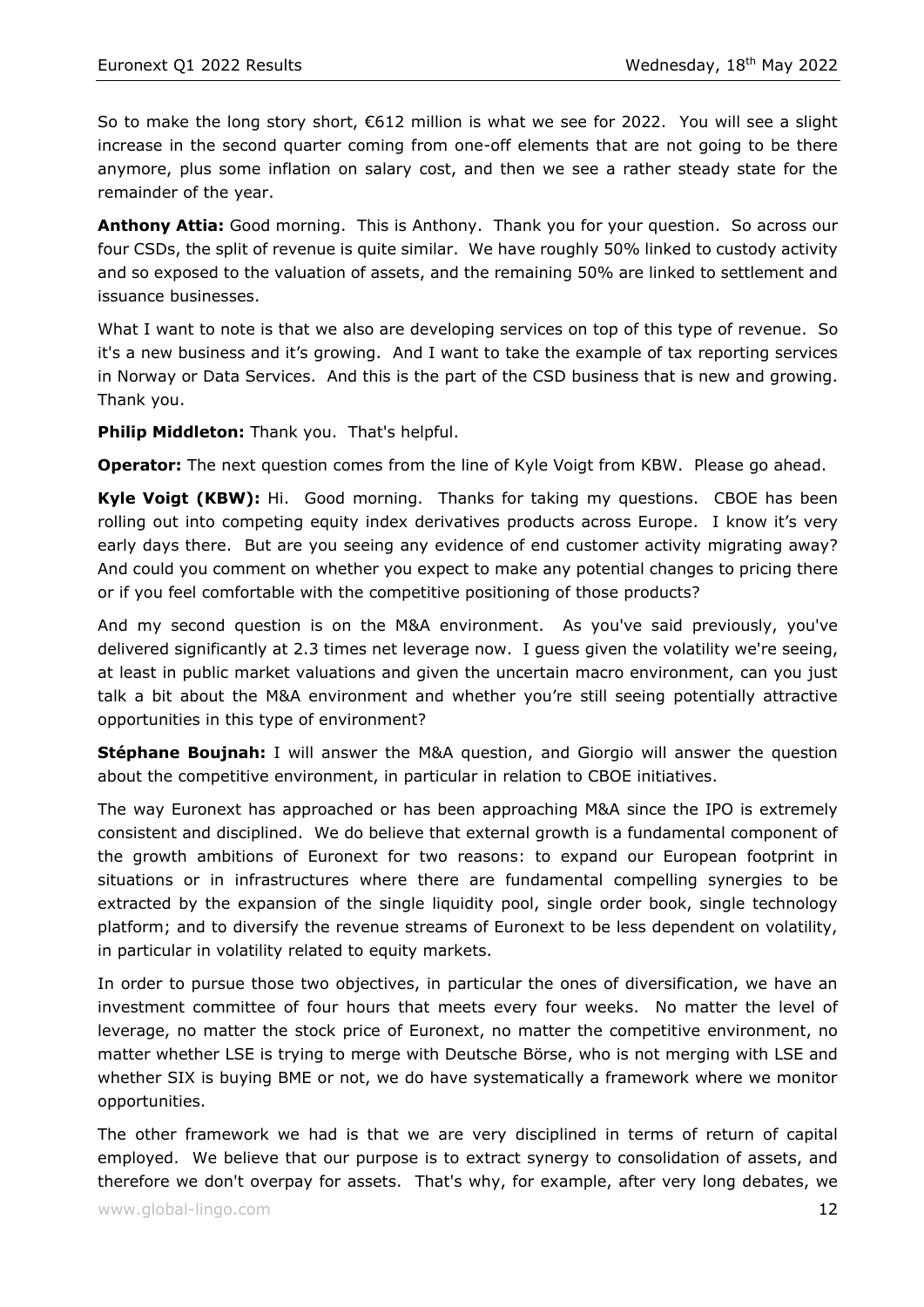decided not to bid for the acquisition of BME and to let the SIX pay the price they have paid for that acquisition at that time, because we felt that we could not justify value creation for that particular asset.

So we are extremely disciplined in terms of how much we are willing to pay. Sometimes, we take bold decisions like paying €4.4 billion for the acquisition of the Borsa Italiana Group, because we feel on the basis of our experience that the business is going to perform better than the market felt and that we could extract more synergies and the market believes today. And for the moment, that has proved to be the right call.

Going forward, one of the new developments, exactly as you articulated it, is the fact that, to a certain extent, valuation in particular of technology-driven assets, SaaS assets, data assets are starting in certain subsegments of those two domains to go down or to cool down. Some private equity owners who are considering saying those assets are becoming more reasonable in their expectations. So this is happening.

Anyone who has done M&A in his life knows that this phase of adjustment of – or this phase of cooling down of sellers expectations can take a few months. It's just the beginning of the process. In that environment, it's true that some assets that were not within our reach in terms of multiple because we could not justify this type of value that's in valuations of a few quarters ago are slowing – are slowly reaching a territory, where we could justify those valuations. But that's just one component of an overall environment, so we are not going to buy things because they are cheap, just as we were not buying them because they were expensive.

We'll buy them because we believe that they create synergies. We can extract value, and they make sense in terms of the strategic fit with the rest of the product portfolio. Sorry for this long answer, but you gave me the opportunity to frame the overall approach of M&A, and the way we will use the new balance sheet flexibility that we have regained by strong operating performance and strong cash flow generation.

Over to you, Giorgio, on the CBOE initiatives.

**Giorgio Modica:** Thank you very much, Stéphane. Clearly, CBOE is a very strong and reputable competitor, and we are looking carefully at their moves. However, at the moment, we are convinced that the quality of execution of our market does not justify any price decrease in order to compete on that market. So, again, Euronext is about overall quality of trading, and we still are the venue that sets and defines best execution, and this is our competitive leverage against the competition. So this is the first point.

The second point is about client traction. And again, what Stéphane said on the data centre is, i.e., that clients are with us and ready to migrate. In the view that  $6<sup>th</sup>$  June is a testament to what we are trying to achieve in Europe is fully supported. We are asking a lot from our clients because we want to give a lot to our clients, and the payoff is positive. So, again, what we are seeing is a strong support from our client base in a moment of high transformation.

And we believe that even before having delivered on the benefits that we are trying to achieve with this transformation, the quality of our execution is sufficient to maintain and strengthen our position as a leading venue in Europe.

**Kyle Voigt:** I appreciate all the detail. Thank you very much.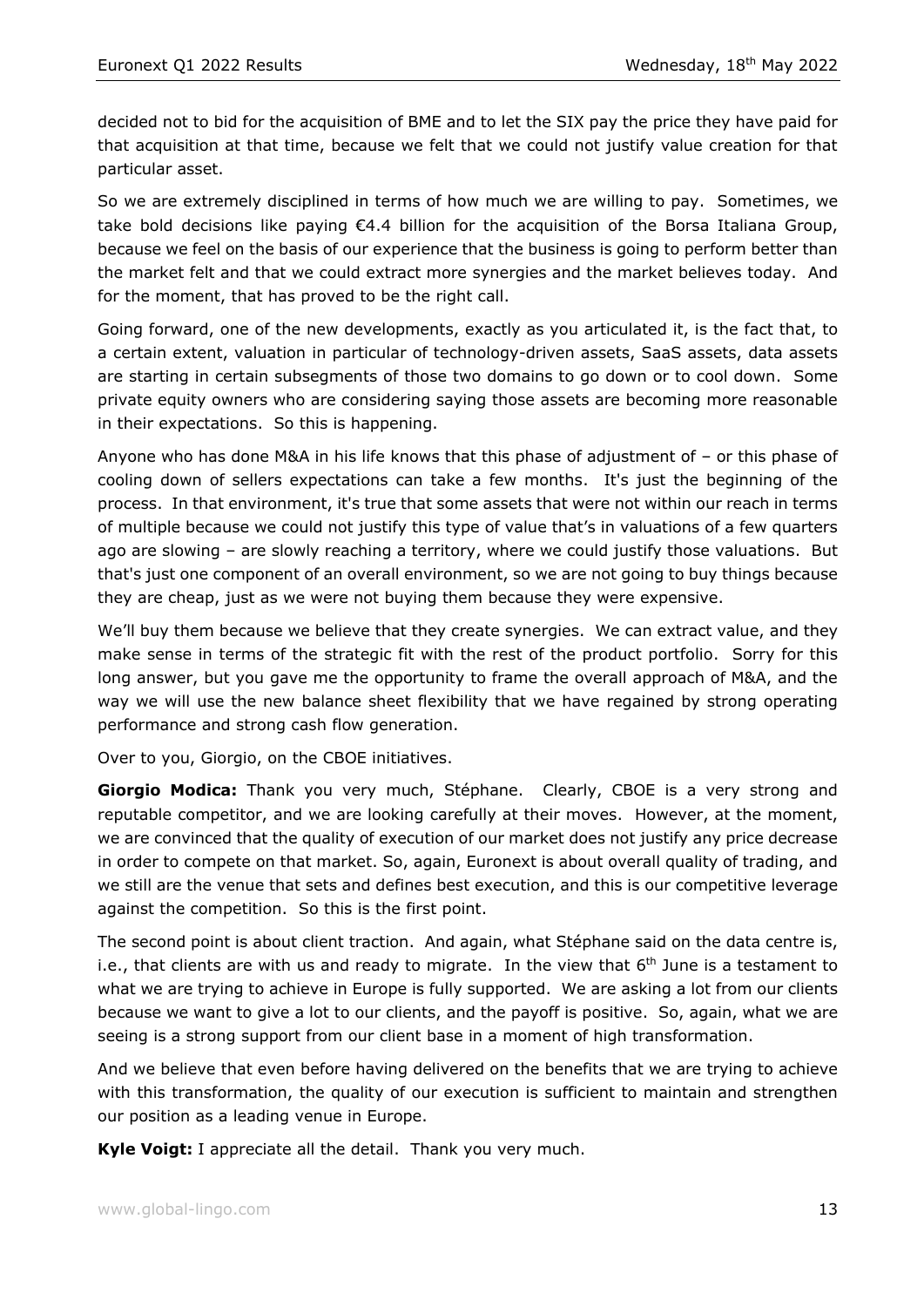**Operator:** The next question comes from the line of Arnaud Giblat from BNP Paribas. Please go ahead.

**Arnaud Giblat (Exane BNP Paribas):** Yeah. Good morning. I've got two questions, please. Firstly, can I ask, with regards to the normalisation of retail activity. You mentioned that on the trading side, I'm wondering on the settlements and custody side, how things are going. I mean, some of the retail brokers in the Nordics have reported a slowdown in activity. I think your revenues are more geared to the number of accounts more than anything else. So what's the outlook there? Should we expect to have a continuation of the strength that we're seeing in the Nordics? Or do you expect the accounts to remain open, or should we expect some degree of normalisation as activity is coming down?

And my second question is on annual fees in listings. That's up 15% quarter-on-quarter. Could you run maybe through some of the drivers behind that and whether or not it's sustainable? Thanks.

**Stéphane Boujnah:** So I'll let Anthony to answer your question as the Head of Primary Markets and Listing – expert on listing fees and also on the nature of the development of our post-trade business or CSD business in the Nordics.

**Anthony Attia:** Thank you, Stéphane. So concerning the retail activity on our CSDs. So it's about the – as Stéphane said, the Nordic activity, the CSDs in Copenhagen and Oslo. Well, what we have observed in the last quarter is a normalisation or stabilisation of the number of retail accounts, which is still high from a historical perspective. And nevertheless, the number of settlement instruction has normalised. And we observe a drop compared to the peak that we had last year.

Concerning the annual fees on equity listings, we have different adjustments in front of inflation compared to our own listings renewed in our countries, but we decided for this year to increase the yearly fees on our large cap issuers, which is an increase that was long overdue. This is a one-off increase but we are obviously monitoring the effect of inflation across the board on our different fees. Thank you.

### **Arnaud Giblat:** Thanks.

**Operator:** The next question comes from the line of Martin Price from Jefferies. Please go ahead.

**Martin Price (Jefferies):** Good morning. Thanks for taking my question. Most of my questions have actually been asked, but maybe just on the revenue growth target of 3-4% per annum through to 2024, which you detailed at the Capital Markets Day last year. Within this, I wonder if you could just provide an update on your assumptions around volume growth and revenue capture for the core cash trading business and whether market developments since the Capital Markets Day may have prompted any form of re-evaluation. Thank you.

**Giorgio Modica:** Thank you very much for your question, which is a fairly legitimate one. So clearly, we are assessing areas, assessing the market environment on a daily basis. So we feel that, at the moment, the market environment is more volatile than what we had expected at the Investor Day. And this might trigger at some point the decision. But we really feel it is too early, five, six months after the Investor Day to change the target for 2024.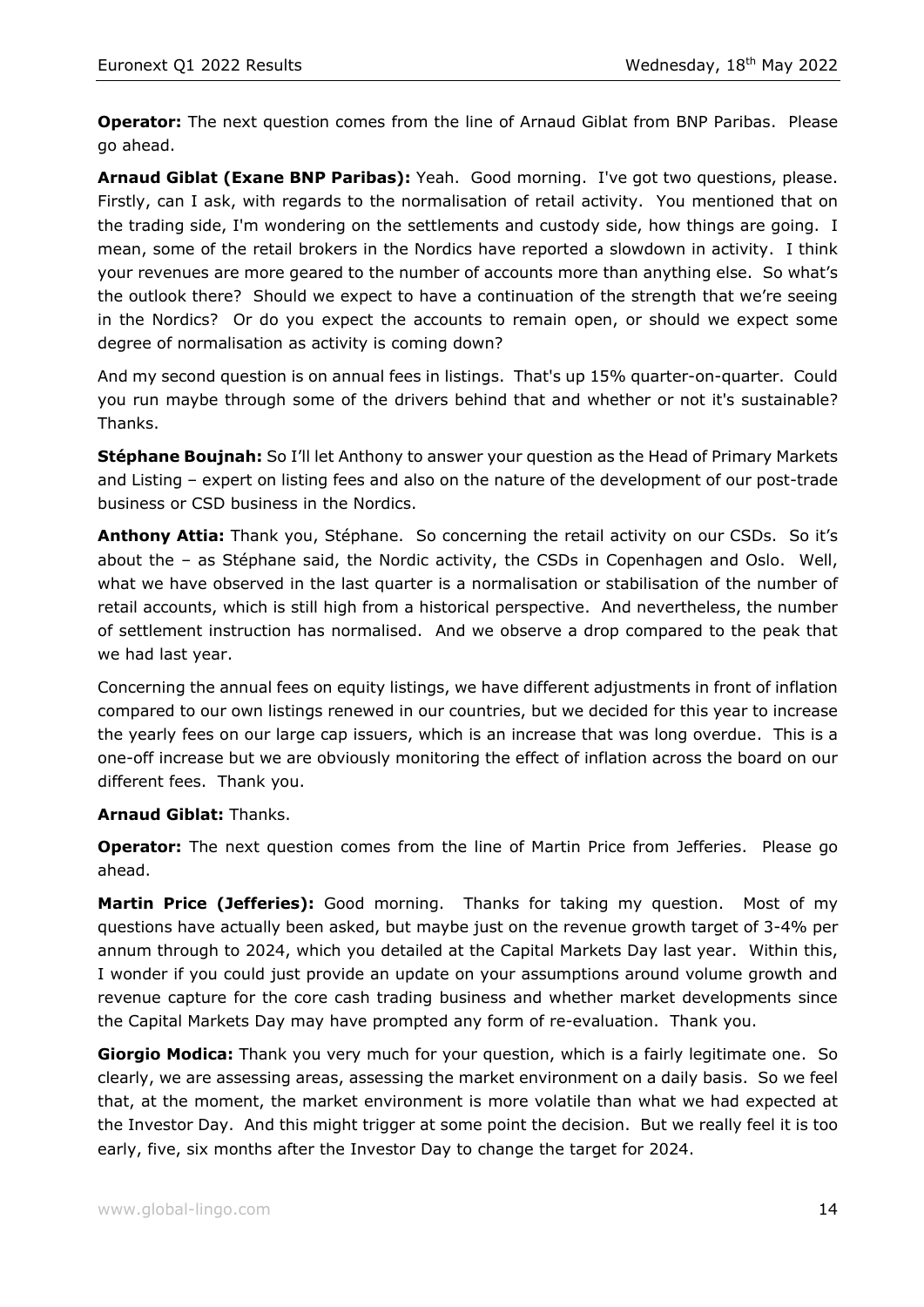So we're doing a step at the time, delivering the key milestones of the project. And clearly, we will ask ourselves in the next quarter whether it's appropriate and timely a potential change of the targets for '24. So, again, to make a long story short, we don't feel it's appropriate moment to change the target for '24, but we are assessing the situation. And in this quarter, in the next quarter, we will clearly look at that.

**Arnaud Giblat:** Understood. That's very helpful. Thanks, Giorgio.

**Operator:** The next question comes from the line of Johannes Thormann from HSBC. Please go ahead.

**Johannes Thormann (HSBC):** Good morning, everybody. Johannes Thormann, HSBC. Three questions, please. First of all, you previously said when the revenue capture was at 50 bps that this is not sustainable. Now we have 47. Is this more a good run rate? Or what's your view on that?

Secondly, just on the Nordic CSDs business, a follow-up question. Sorry if I missed it. But the number of accounts, why did this increase if the retail trading activity has normalised? What has been the driver for the increased number of accounts?

And last but not least on the Euroclear stake sale recently. You argue that you look for ticket with strategic fit. You own a stake in Euroclear and you have already leveraged below the 2.5 level. Why haven't you bought a stake yourself to position yourself at a better, yeah, moment? Thank you.

**Stéphane Boujnah:** I will – thank you for your questions. I will answer the Euroclear question. Anthony will answer the question on the Nordic CSDs retail accounts, and Giorgio will answer your first question.

On the Euroclear situation, it's very simple. When the process of the sale of the disposal of the disposal of the ICE stake started before the summer, we were approached and we looked at it very carefully. We decided not to deploy the capital of our shareholders in this transaction for two reasons. We believe that the best use of Euronext capital is to try whenever it's possible to control – to buy controlling stakes in order to extract synergies because we are an industrial player and to consolidate assets.

We believe that we are not big enough to deploy several hundreds of millions just to deploy capital through a minority stake in a non-liquid company. So, as a principle, we are not huge enough to do multi hundred millions stakes for minority stakes in a non-liquid company.

The second reason, which is more important, is that we already have what we need to protect the optionality of being around the table if one day the situation around Euroclear is becoming actionable. We are – we own directly and indirectly approximately 5% of the equity in Euroclear, and we are a Board member of Euroclear. So increasing our stake in Euroclear would not have materially changed our position. We would not have had a second Board member, and we would have just have moved our staked from, let's say, 5% to close to 10% if we would have bought 50% of the ICE stake.

So we believe that this type of progress in the optionality of one day doing something with Euroclear, if and when the Euroclear situation is actionable, was not justifying the deployment of, in this particular case, approximately for the sake of the argument of 5% or 4%, let's say,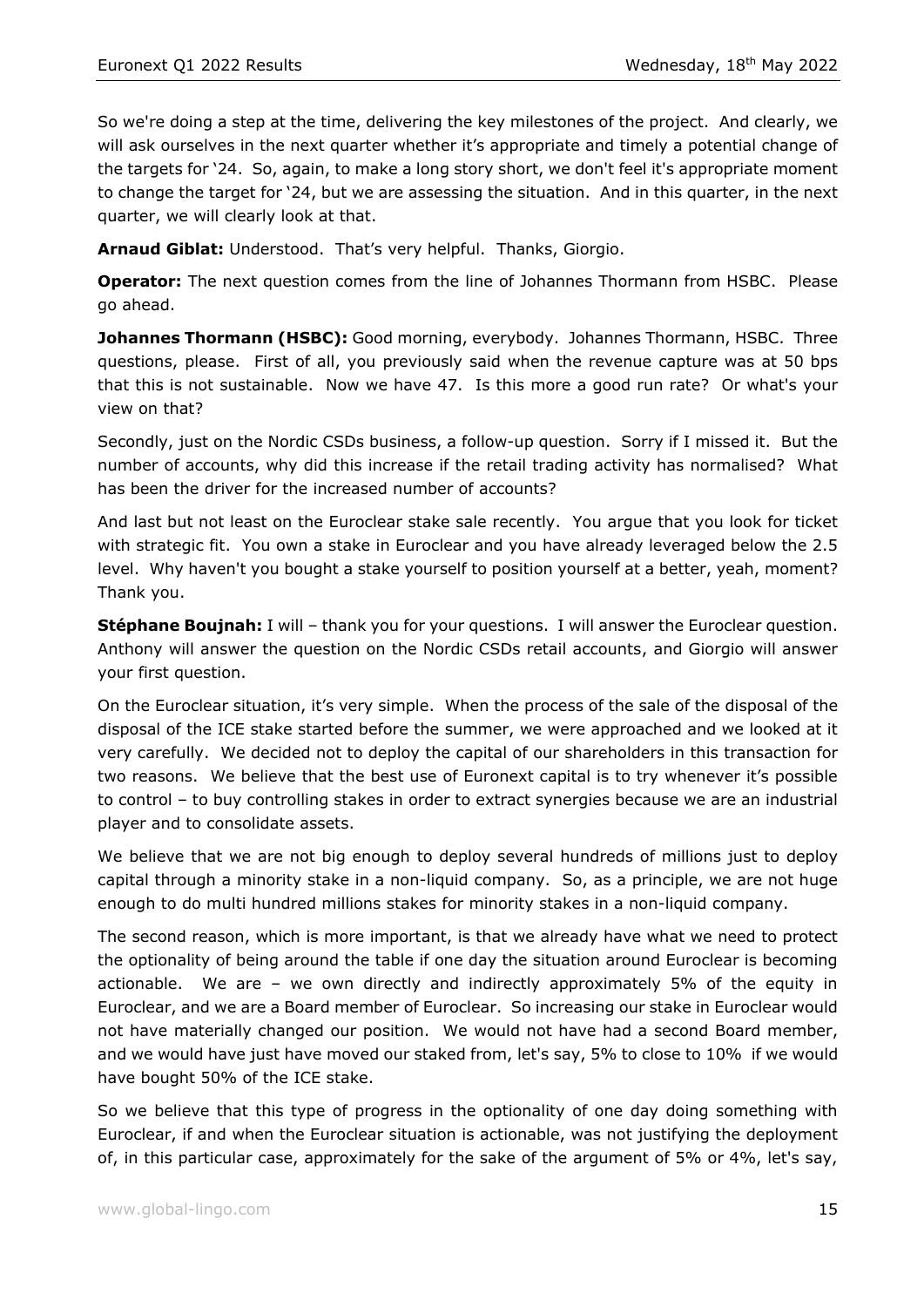€350 million. So we believe, in other words, that the capital of our shareholders is better deployed in due course to a situation where we can extract the synergies.

That was the rational of not bidding for the stake, and that's an illustration of the sort of very strong M&A discipline that I described earlier on when – in the previous question of one of your colleagues.

**Johannes Thormann:** Perfect. Thank you.

**Stéphane Boujnah:** I give the floor to Anthony for your questions on the CSD accounts.

**Anthony Attia:** Thank you, Stéphane. So on the – on our four CSDs, as you might know, we have two different account management models. One is the one in Italy and in Portugal, where we have omnibus accounts and it's the custodians or clients who are managing the relationship with the retail. And in Denmark and in Norway, the CSDs have the direct management of the retail accounts. So that's a different revenue stream.

Last year, we observed a significant return of the retail investors on the equity market, on the stock exchange, which had the consequence to increase the number of accounts open in the CSD, so we had new accounts that have been opened and also the increase of the settlement instruction process by the CSD as a consequence of the trading on exchange.

In Q1 this year, as I said, we observed a stabilisation of the number of accounts. So we – very few account were closed. And so we see a normalisation of the number of accounts. And as Giorgio explained, a drop in retail activity, which has the consequence to have a drop in settlement activities as well.

**Giorgio Modica:** Yeah. Or in other words, people kept their accounts and traded less. So these were to a certain extend the number of accounts. The stock and the settlement distraction is a flow that comes from the stock.

So coming to your question about the revenue capture. So the first element – and I believe that your question deserves a complete answer. So the first element that I wanted to highlight is, when two years ago we were highlighting that the 0.50 was a run rate we were anticipating a reduction of the revenue capture that was not including Borsa Italiana. Whereas the 0.47 does include Borsa Italiana. And when we take into consideration Euronext alone, we are still above the 0.50 that we guided the market to be a sustainable long-term target.

So what is happening and why the average fee have trended down? So there are a couple of key drivers. The first one is that the revenue capture of Borsa Italiana is more sensible to the average size of trade, which means that it benefits from a lower average size and gets diluted when the average size increases. So this is one of the reasons why you have seen the average revenue capture trending down.

And the second element is the behaviour of our client within the order book. Now we have more and more liquidity providers, which are able to comply with the highest standard in terms of execution. And therefore, they are having access, as they had in the past, to three segments which are lower than the average one. So the combination of these two trends explain the 0.47, which we believe is sustainable overall into the new market conditions.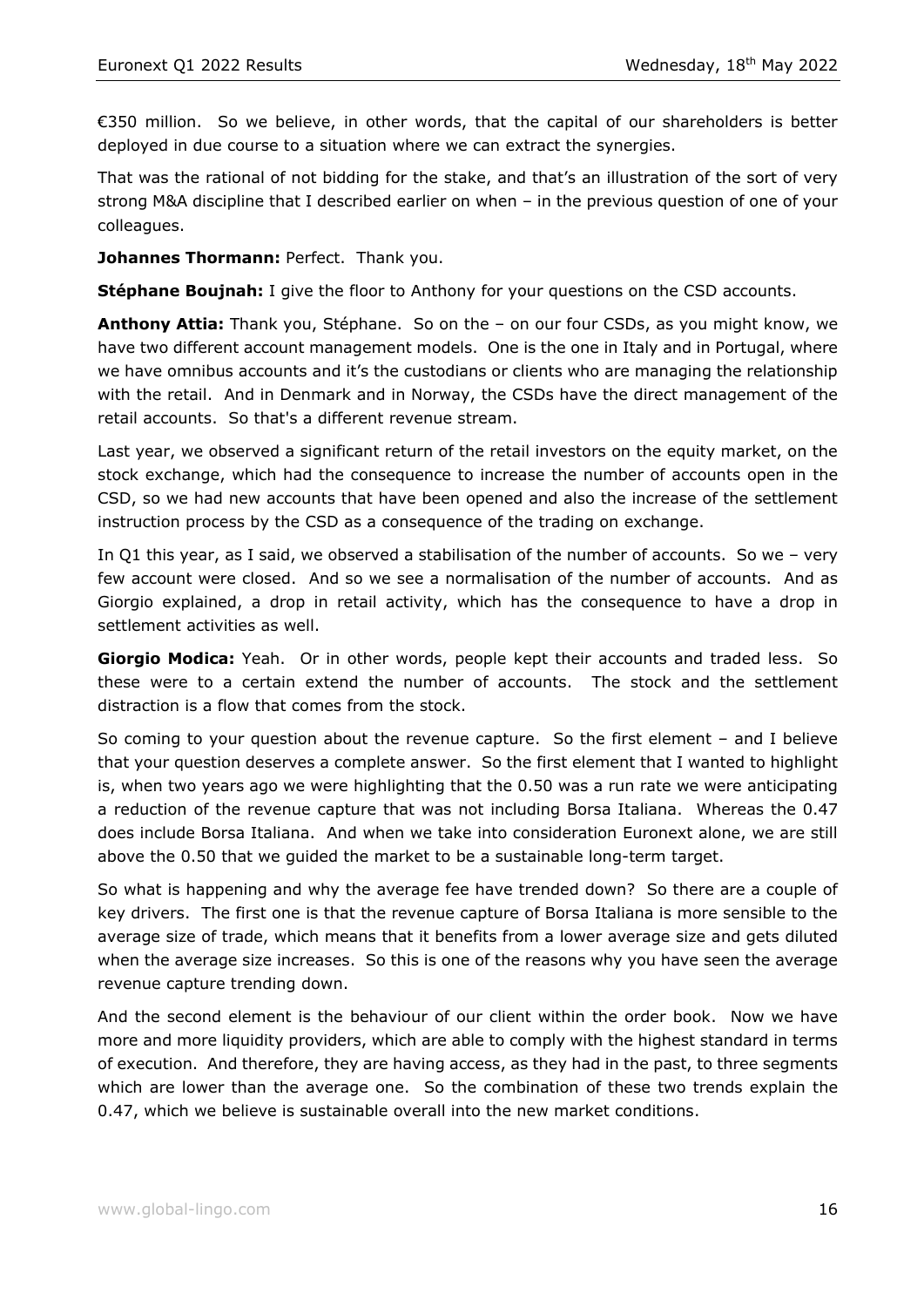But, again, 0.47 shall not be compared to the target we gave to the market of 0.50 because that one was excluding Borsa Italiana, which, today, on average has lower average fees with respect to the rest of the Euronext markets.

**Johannes Thormann:** Perfect. Thank you.

**Operator:** The next question comes from the line of Reg Watson from ING. Please go ahead.

Reg Watson (ING): Morning, all. Apologies, if this has already been asked and answered. But as well as improving your guidance for the underlying cost for this year, you also improved your quidance for the one-off costs out to 2024. Have you changed the  $\epsilon$ 50 million guidance for one-off costs for 2022? And if not, why not? So perhaps a little bit of colour on the phasing there.

And then a second question for Stéphane. The strategic flexibility that you mentioned, there are other forces in Europe which are acquiring or consolidating platform businesses. Do you find that attractive as a strategic option for Euronext as well? Thank you.

**Stéphane Boujnah:** Okay. First of all, let me apologise because that will have to be the last set of questions because we have to run to the Annual General Meeting in a few minutes. So apologies for the ones who could not ask questions.

On your strategy question, yes, there are still single country or several countries exchange market infrastructures in Europe. As I said on many occasions, the Euronext federal model is an open model. We are happy to welcome within our open federal governance or open federal supervision or open single liquidity pool, single order book enabled by single technology platform, exchanges that want to address the issues of the scalability, attractiveness of the local markets, exchanges that want to combine the continuity of their relative autonomy and identity while being part of something that is scalable.

And we had from time to time dialogues with exchanges who need to decide what they want to do in Europe, but there are all sorts of situations. There are large market infrastructures that are very local in terms of structure and very diversified in a way the exchange part is – has become a minimal part of the business. You have other exchanges that are very focused on the historical core exchange business and want to remain independent because they don't mind the weaknesses or the drawbacks of being relatively small, and there are others who are really thinking about consolidation.

But it's a game of consenting adults and things happen when everyone is ready to accept or to find the mutual benefits and the compromises that go with mergers and with the consolidation. So we monitor very, very precisely in detail every situation in Europe, whether they are actionable or not, because this is a core mission to build the leading pan-European market infrastructure in Europe and to make sure that we build the backbone of the Capital Markets Union. So this is at the core of our attention. Giorgio, on the guidance.

**Giorgio Modica:** So that is a very fair question. So the point is that we made a reassessment of the overall integration costs as well taking into account that the big part, to a certain extent, is going to be delivered on 6<sup>th</sup> June and we came up with the conclusion of that  $\epsilon$ 150 million is good enough for us to deliver. However, the reason why we didn't change the €50 million is that we don't want to put ourselves in the position to miss a target potentially if we accelerate delivery.